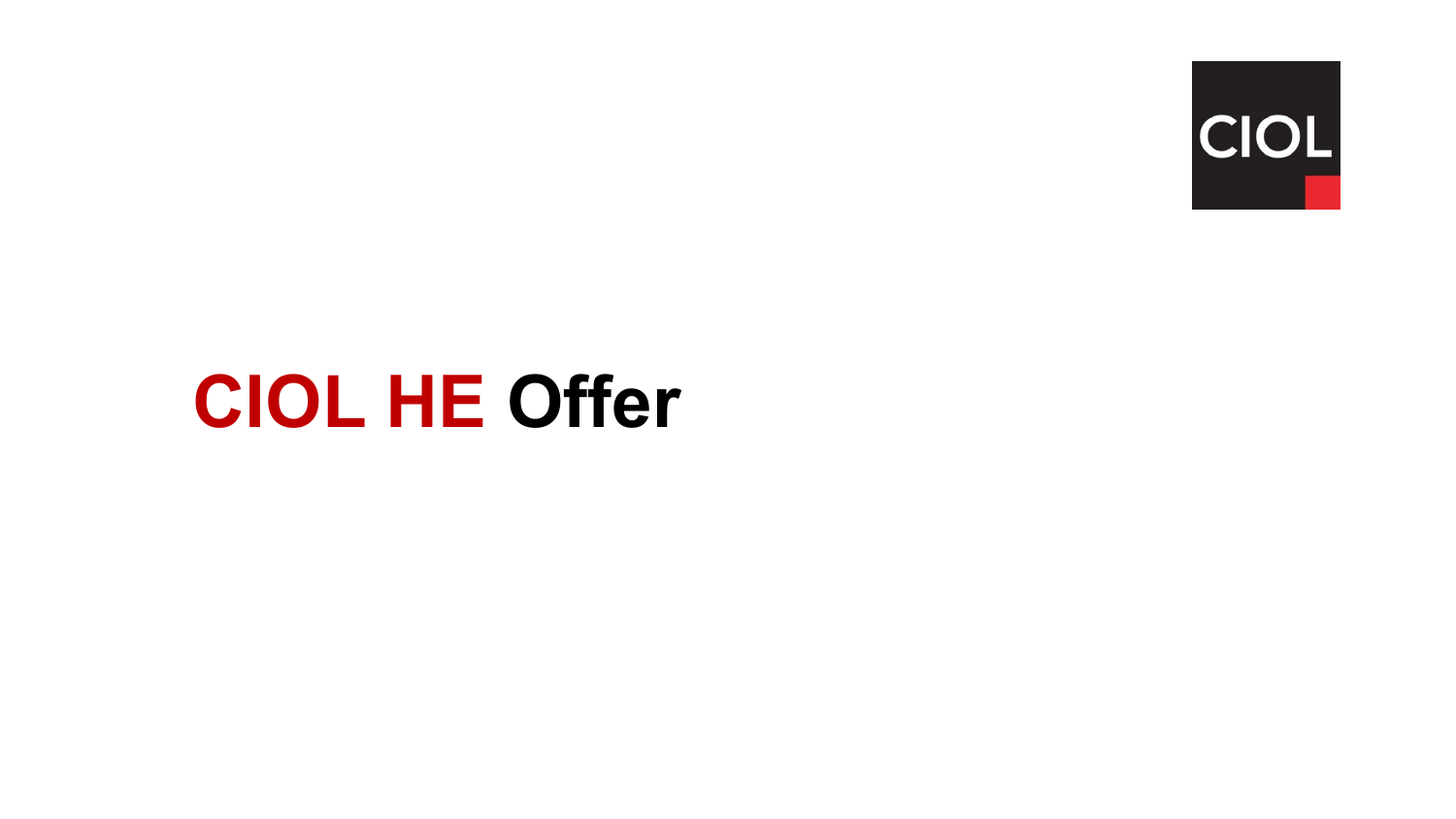# **Why Higher Education & CIOL?**



- The UK's Royal Charter body for languages and language professionals, 110 years of established history.
- We share common purpose with universities to encourage the effective study and practice of languages.
- HE staff and student membership and mutual support, recognition and endorsement are all vital routes to delivering our purpose.
- interpreting and believe there is significant value to • We value up-to-date relationships with named university academic leads for languages and translation and students of free CIOL student membership.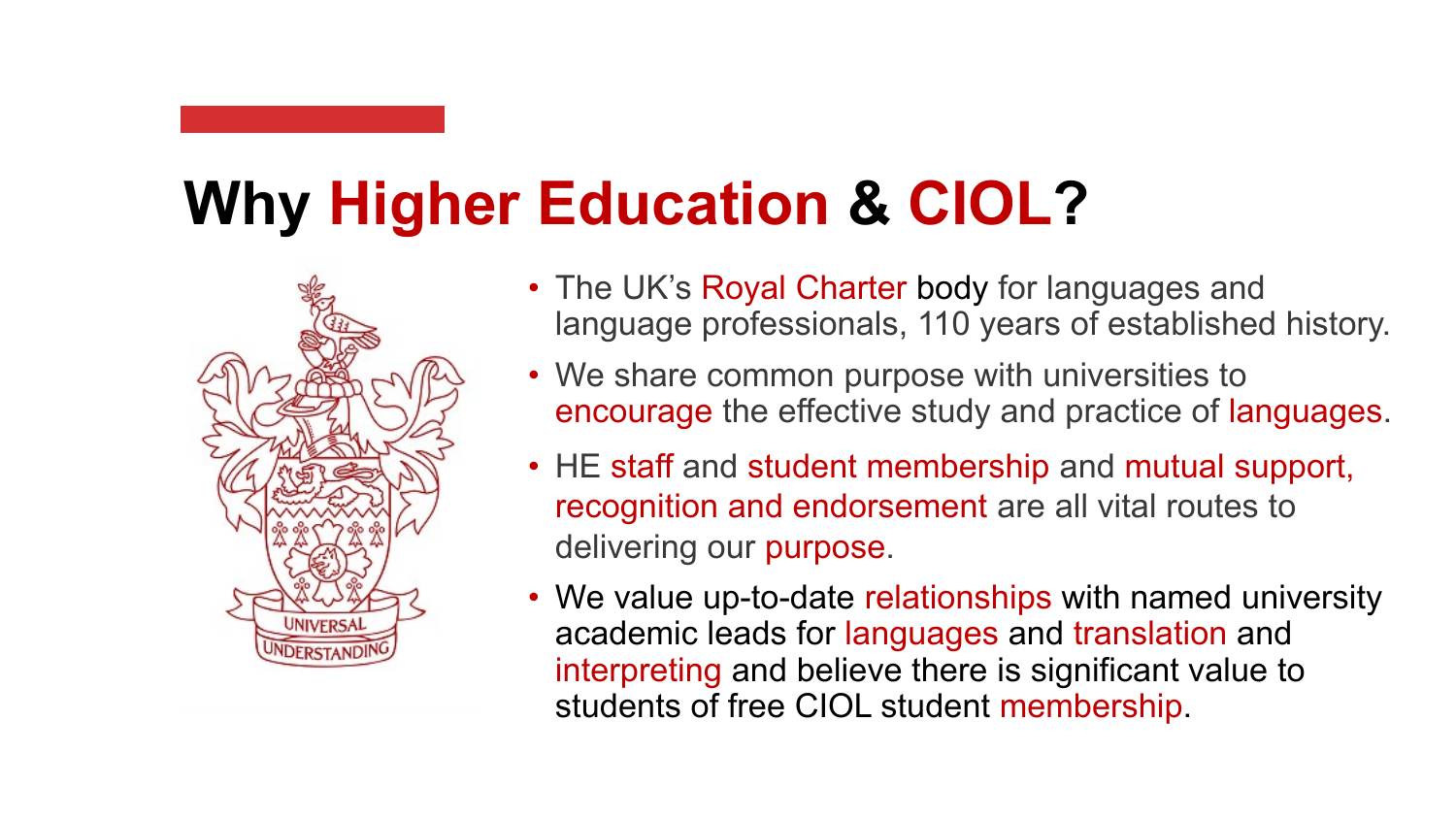#### **Business Model**

- Given the objects of the Royal Charter we should be supporting and aiding universities and HE Institutions and their language students.
- We want to offer HEIs 'added value' but we do need to cover our admin and support costs to sustain such an offer.
- language career options but only if we can cover time and costs. • We can offer, staff and student memberships, career and case study resources and high quality and motivating speakers (member translators, interpreters and those using languages in business for example) who can engage and inform students about professional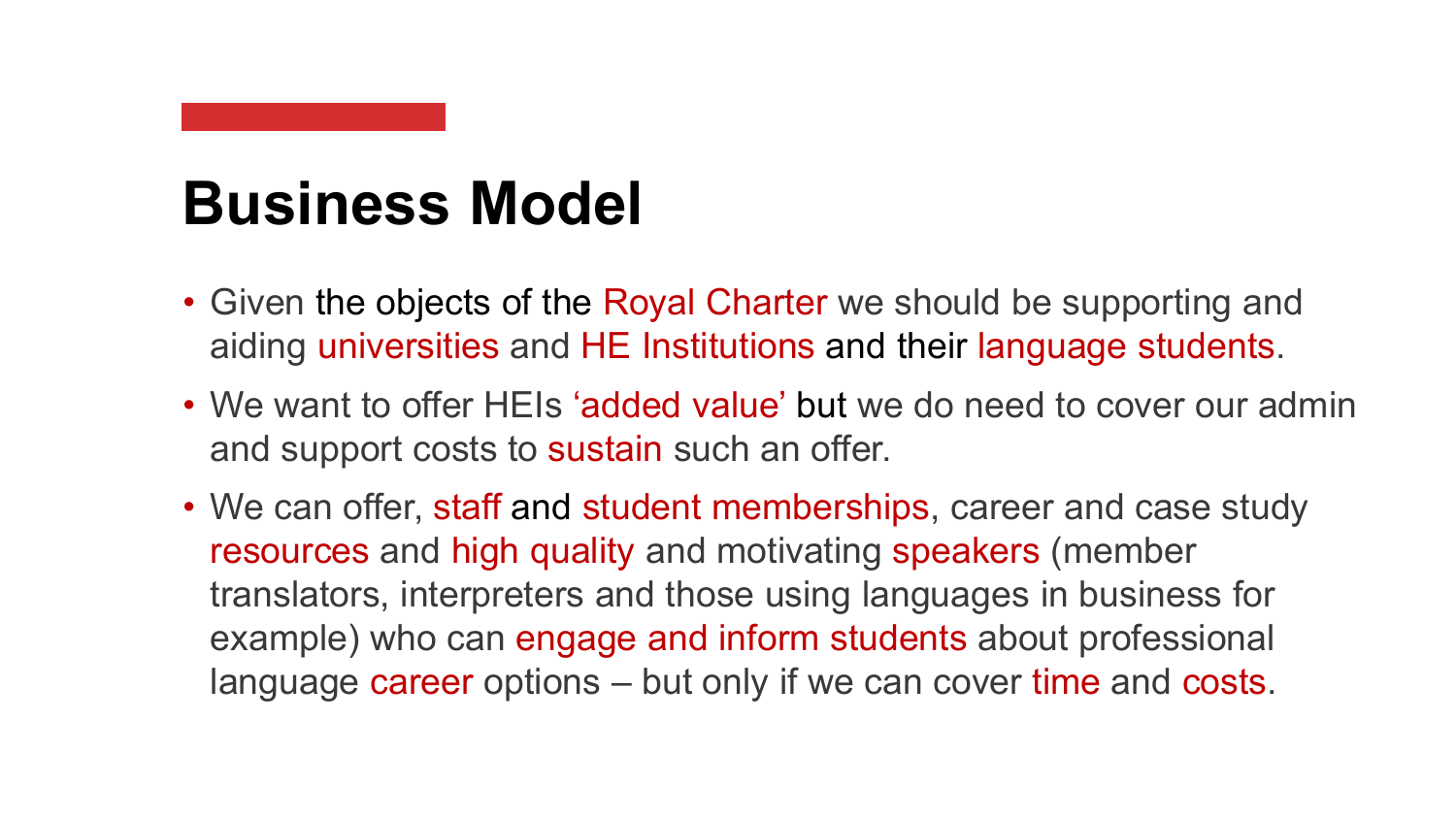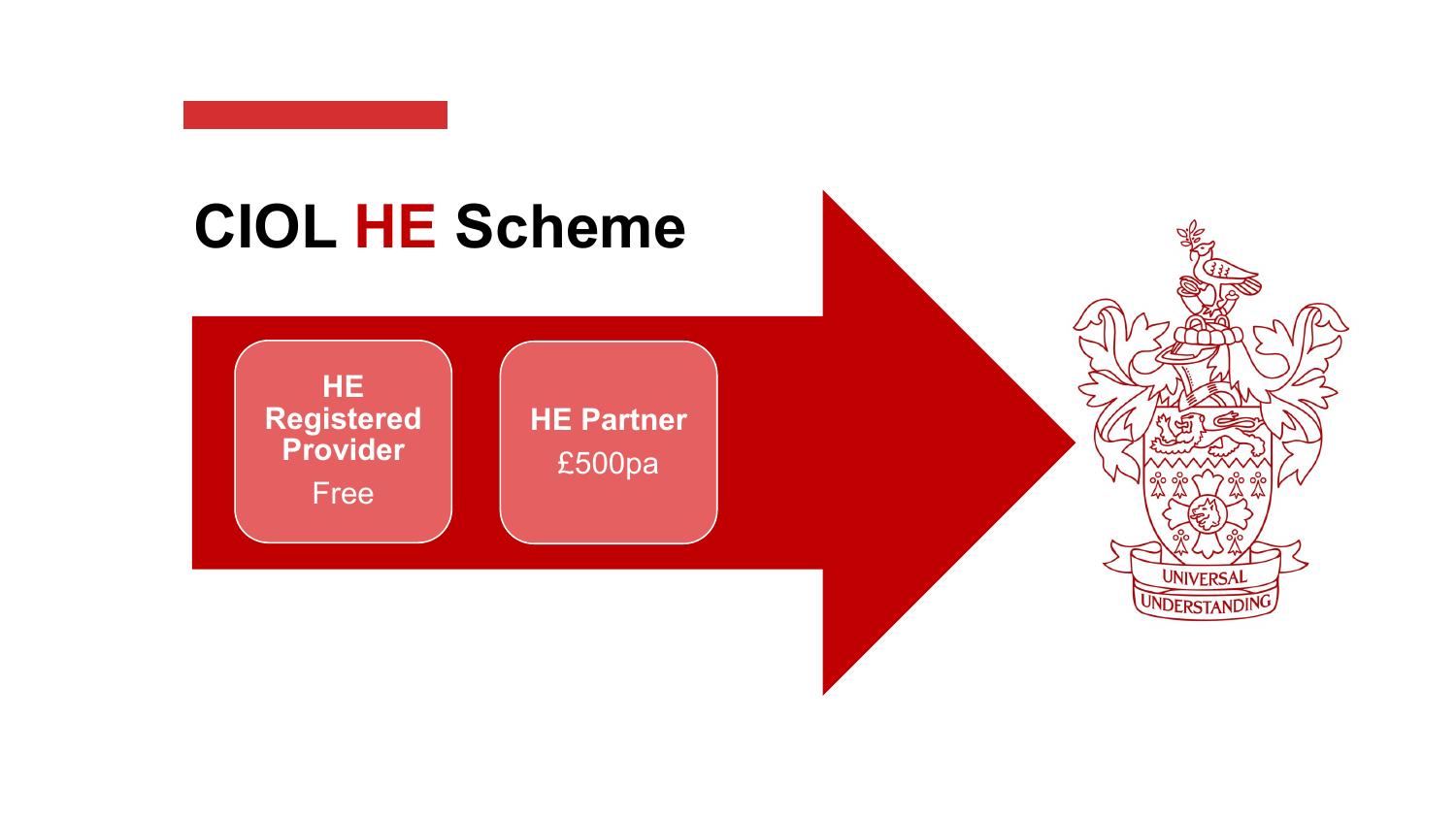# **CIOL HE Registered Provider benefits**

- Available to all relevant UK HE providers on the **[OFS Register](https://www.officeforstudents.org.uk/advice-and-guidance/the-register/the-ofs-register/)** or international HE providers in [QS World University Rankings](https://www.topuniversities.com/university-rankings/world-university-rankings/2023)
- Use of CIOL Registered Provider title and CIOL logo, with placement of university logo on the CIOL HE web pages
- Student/HE orientated web content, including career case studies and other content pieces
- Free Student Affiliate offer for all the HEI's language students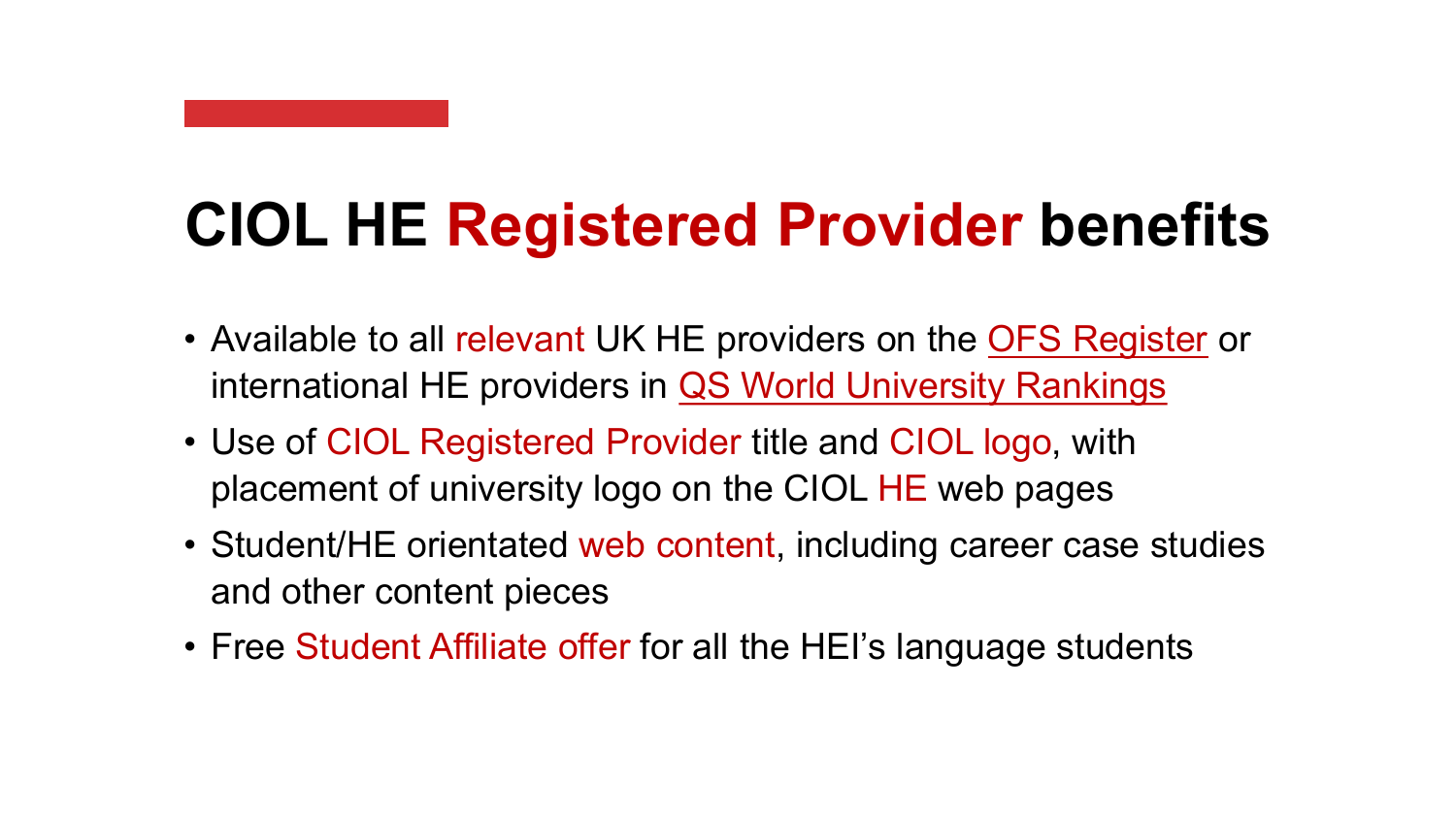#### **CIOL HE Partner benefits**

*As CIOL HE Registered Provider plus (on request):* 

- One fully funded 'professional linguist' speaker per year
- Two free of charge full CIOL Memberships for qualifying academic staff
- Use of HE Partner CIOL logo
- Enhanced contacts listing on CIOL HE webpages